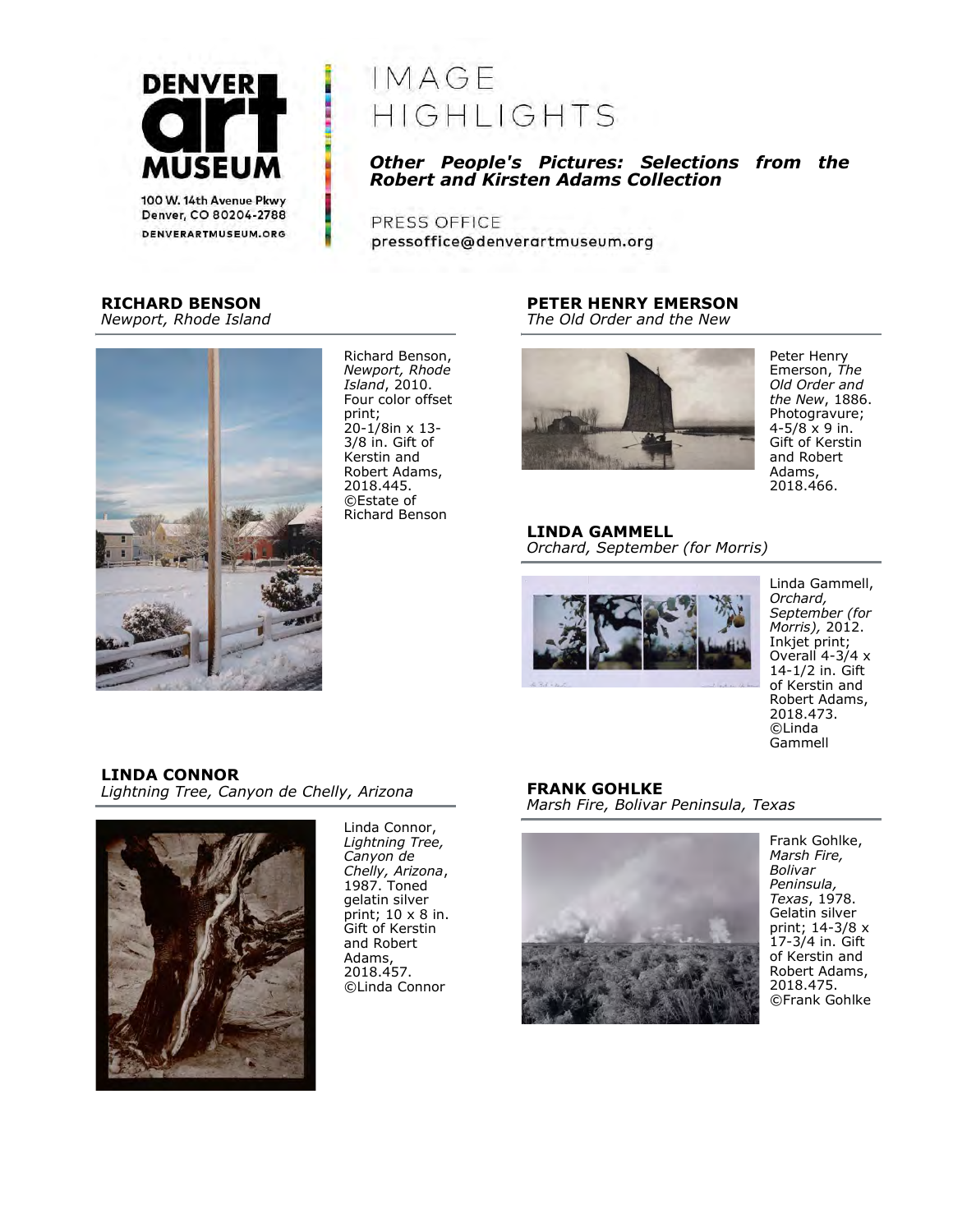# LEO RUBINFIEN

Buenos Aires



Leo Rubinfien, Buenos Aires, 2006. Inkjet print 8-1/4 x 10 in. Gift of Kerstin and Robert Adams, 2018.522. ©Leo Rubinfien

#### MARK RUWEDEL Ilsa in her Doghouse



Mark Ruwedel, Ilsa in her Doghouse, 1988-89. Gelatin silver print; 5-1/4 x 4 in. Gift of Kerstin and Robert Adams, 2018.527. ©Mark Ruwedel

# TERRI WEIFENBACH

While you and John were talking...



Terri Weifenbach, While you and John were talking..., September 9, 1992. Chromogenic color print; 7-1/4 x 4- 7/8 in. Gift of Kerstin and Robert Adams, 2018.555. ©Terri Weifenbach

#### UNKNOWN MAKER Big Tree from the Sequoia National Park



Unknown maker, Big Tree from the Sequoia National Park, 1893. Albumen silver print; 6-1/8 x 3-3/4 in. Gift of Kerstin and Robert Adams, 2018.562.

#### BOB THALL Chicago



Bob Thall, Chicago, 1981. Gelatin silver print; 13-1/2 x 16 3/4 in. Gift of Kerstin and Robert Adams, 2018.536. ©Bob Thall